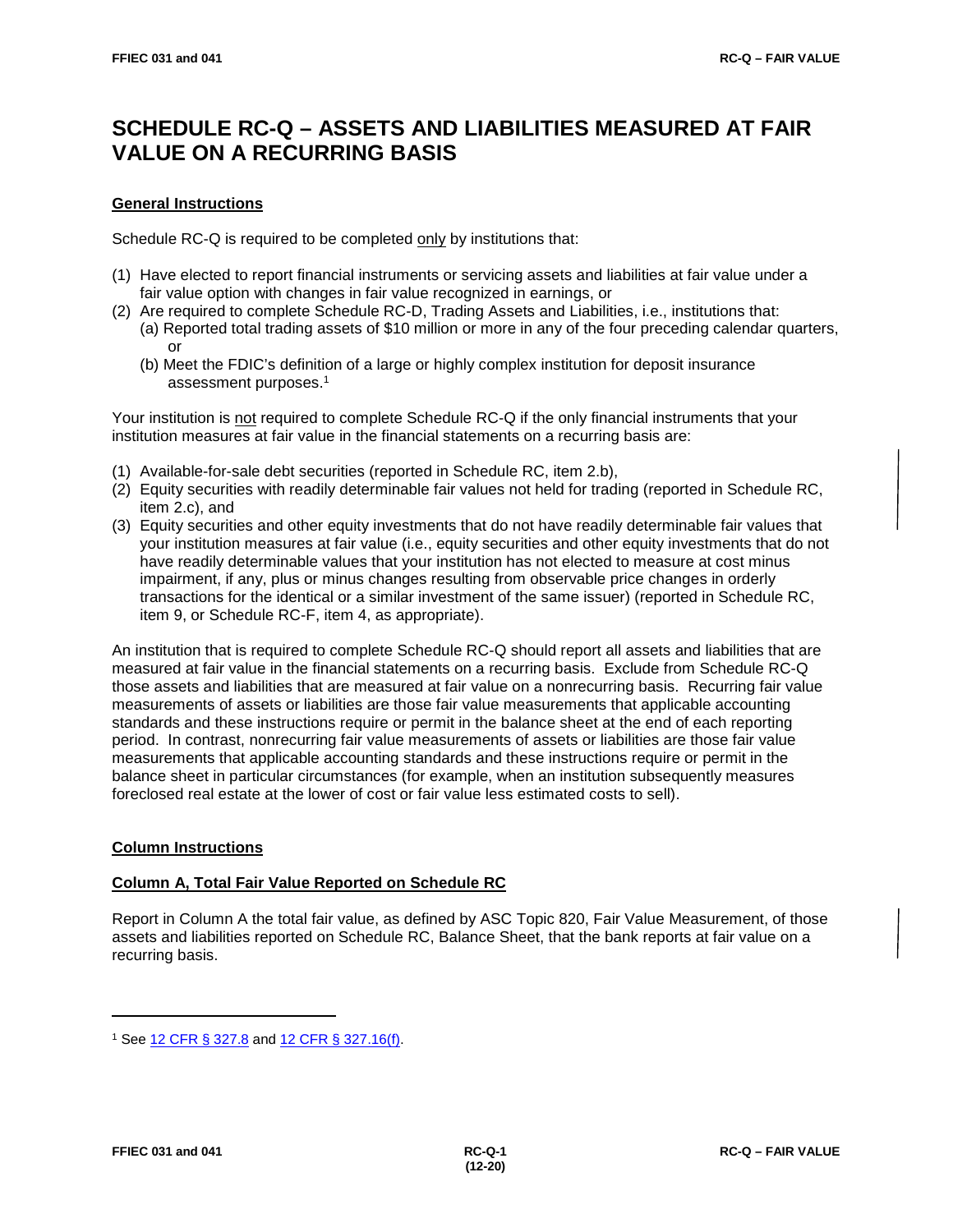## **Column Instructions (cont.)**

#### **Columns B through E, Fair Value Measurements and Netting Adjustments**

For items reported in Column A, report in Columns C, D, and E the fair value amounts which fall in their entirety in Levels 1, 2, and 3, respectively. The level in the fair value hierarchy within which a fair value measurement in its entirety falls should be determined based on the lowest level input that is significant to the fair value measurement in its entirety. Thus, for example, if the fair value of an asset or liability has elements of both Level 2 and Level 3 measurement inputs, report the entire fair value of the asset or liability in Column D or Column E based on the lowest level measurement input with the most significance to the fair value of the asset or liability in its entirety as described in ASC Topic 820. For assets and liabilities that the bank has netted under legally enforceable master netting agreements in accordance with ASC Subtopic 210-20, Balance Sheet – Offsetting, report the gross amounts in Columns C, D, and E and the related netting adjustment in Column B. For more information on Level 1, 2, and 3 measurement inputs, see the Glossary entry for "Fair Value."

ASC Topic 820 permits an institution, as a practical expedient, to measure the fair value of investments in investment companies and real estate funds that meet criteria specified in this topic using the investment's net asset value (NAV) per share (or its equivalent). When an institution has elected to measure the fair value of such an investment using the NAV per share practical expedient and the fair value is measured on a recurring basis, the institution should report the investment's fair value in column A of the appropriate asset item of Schedule RC-Q. However, the institution should exclude the investment from the Level 1, 2, and 3 disclosures in columns C, D, and E of Schedule RC-Q. 1 Instead, the institution should report the fair value measured using the NAV per share practical expedient in column B along with the netting adjustments reported in column B. In contrast, for an investment measured at fair value on a recurring basis that meets the criteria specified in Topic 820, if the institution does not elect to measure fair value using the NAV per share practical expedient, it should report the investment's fair value in column A of Schedule RC-Q and disclose this fair value in column C, D, or E, as appropriate, based on the lowest level input that is significant to the fair value measurement in its entirety.

### **Item Instructions**

For each item in Schedule RC-Q, the sum of columns C, D, and E less column B must equal column A.

#### **Item No. Caption and Instructions**

 **1 Available-for-sale debt securities and equity securities with readily determinable fair values not held for trading.** Report in column A the sum of Schedule RC, items 2.b and 2.c.

> Report in columns B through E, as appropriate, the fair values of the debt and equity securities reported in column A determined using Level 1, Level 2, and Level 3 measurement inputs and any netting adjustments.

 **2 Federal funds sold and securities purchased under agreements to resell.** Report in the appropriate column the total fair value of those federal funds sold and securities purchased under agreements to resell reported in Schedule RC, items 3.a and 3.b, that the bank has

<sup>1</sup> Refer to FASB [Accounting Standards Update \(ASU\) No. 2015-07,](https://www.fasb.org/jsp/FASB/Document_C/DocumentPage?cid=1176165981889&acceptedDisclaimer=true) "Disclosures for Investments in Certain Entities That Calculate Net Asset Value per Share (or Its Equivalent)," which removes the requirement to categorize within the fair value hierarchy all investments for which fair value is measured using the NAV per share (or its equivalent) practical expedient described in ASC Topic 820.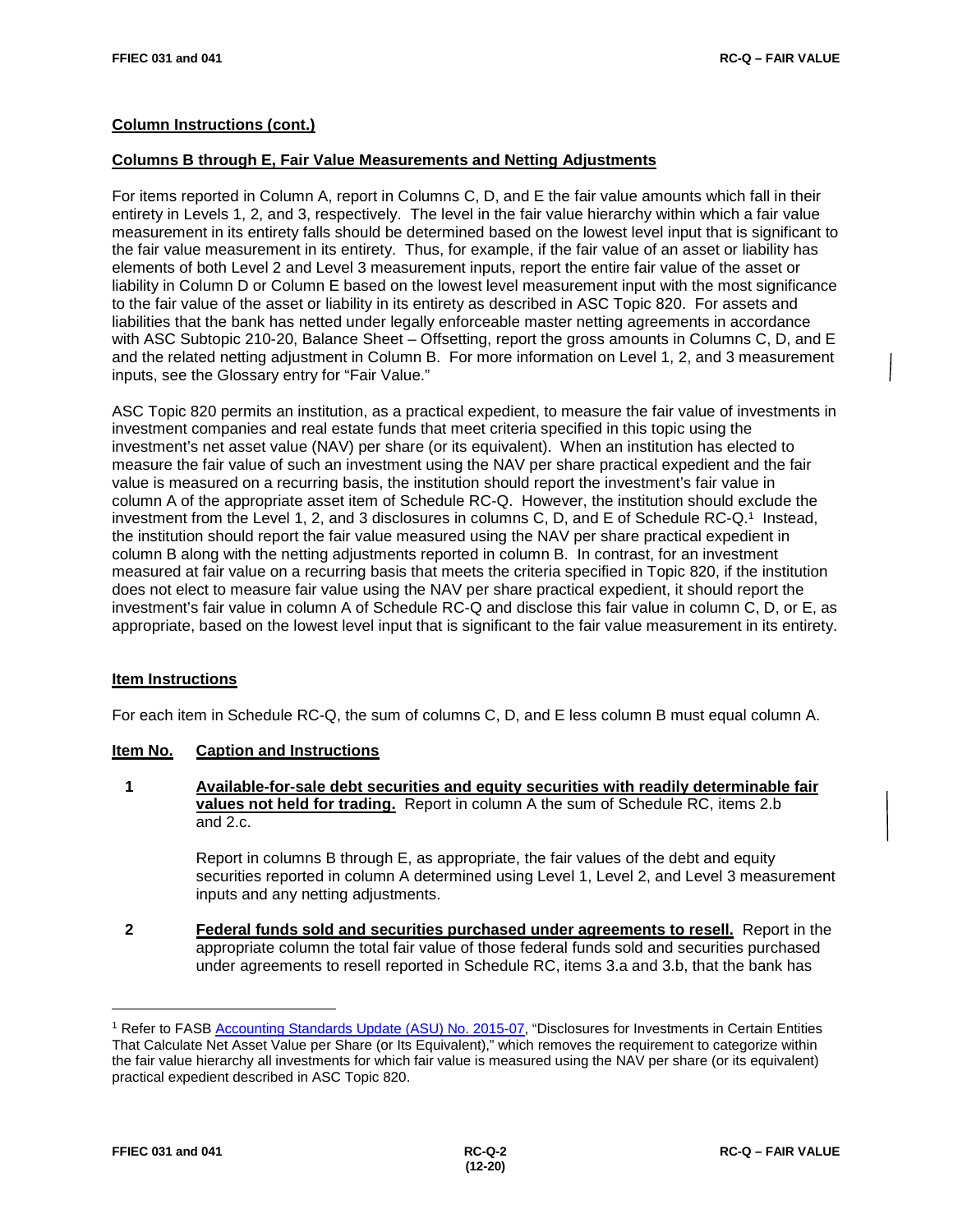### **Item No. Caption and Instructions**

 **2** elected to report under the fair value option; the fair values determined using Level 1, Level 2, (cont.) and Level 3 measurement inputs; and any netting adjustments.

- **3 Loans and leases held for sale.** Report in the appropriate column the total fair value of those loans held for sale reported in Schedule RC-C, Part I, that the bank has elected to report under the fair value option; the fair values determined using Level 1, Level 2, and Level 3 measurement inputs; and any netting adjustments. Loans held for sale that the bank has elected to report under the fair value option are included in Schedule RC-C, Part I, and Schedule RC, item 4.a. Exclude loans held for sale that are reported at the lower of cost or fair value in Schedule RC, item 4.a, and loans that have been reported as trading assets in Schedule RC, item 5. Leases are generally not eligible for the fair value option.
- **4 Loans and leases held for investment.** Report in the appropriate column the total fair value of those loans held for investment reported in Schedule RC-C, Part I, that the bank has elected to report under the fair value option; the fair values determined using Level 1, Level 2, and Level 3 measurement inputs; and any netting adjustments. Loans held for investment that the bank has elected to report under the fair value option are included in Schedule RC-C, Part I, and Schedule RC, item 4.b. Leases are generally not eligible for the fair value option.

# **5 Trading assets:**

- **5.a Derivative assets.** Report in the appropriate column the total fair value of derivative assets held for trading purposes as reported in Schedule RC, item 5; the fair values determined using Level 1, Level 2, and Level 3 measurement inputs; and any netting adjustments.
- **5.b Other trading assets.** Report in the appropriate column the total fair value of all trading assets, except for derivatives, as reported in Schedule RC, item 5; the fair values determined using Level 1, Level 2, and Level 3 measurement inputs, including the fair values of loans that have been reported as trading assets; and any netting adjustments.
- **5.b.(1) Nontrading securities at fair value with changes in fair value reported in current earnings.** Report in the appropriate column the total fair value of those debt securities the bank has elected to report under the fair value option that is included in Schedule RC-Q, item 5.b above; the fair values determined using Level 1, Level 2, and Level 3 measurement inputs; and any netting adjustments. For purposes of the Consolidated Reports of Condition and Income, all debt securities within the scope of ASC Topic 320, Investments-Debt Securities, that an institution has elected to report at fair value under a fair value option should be classified as trading securities.
	- **6 All other assets.** Report in the appropriate column the total fair value of all other assets that are required to be measured at fair value on a recurring basis or that the institution has elected to report under the fair value option that is included in Schedule RC, Balance Sheet, and is not reported in Schedule RC-Q, items 1 through 5 above; the fair values determined using Level 1, Level 2, and Level 3 measurement inputs; and any netting adjustments.

Include derivative assets held for purposes other than trading, interest-only strips receivable (not in the form of a security) held for purposes other than trading, servicing assets measured at fair value under a fair value option, and other categories of assets measured at fair value on the balance sheet on a recurring basis under applicable accounting standards and these instructions. Exclude servicing assets initially measured at fair value, but subsequently measured using the amortization method, and other real estate owned (which are subject to fair value measurement on a nonrecurring basis).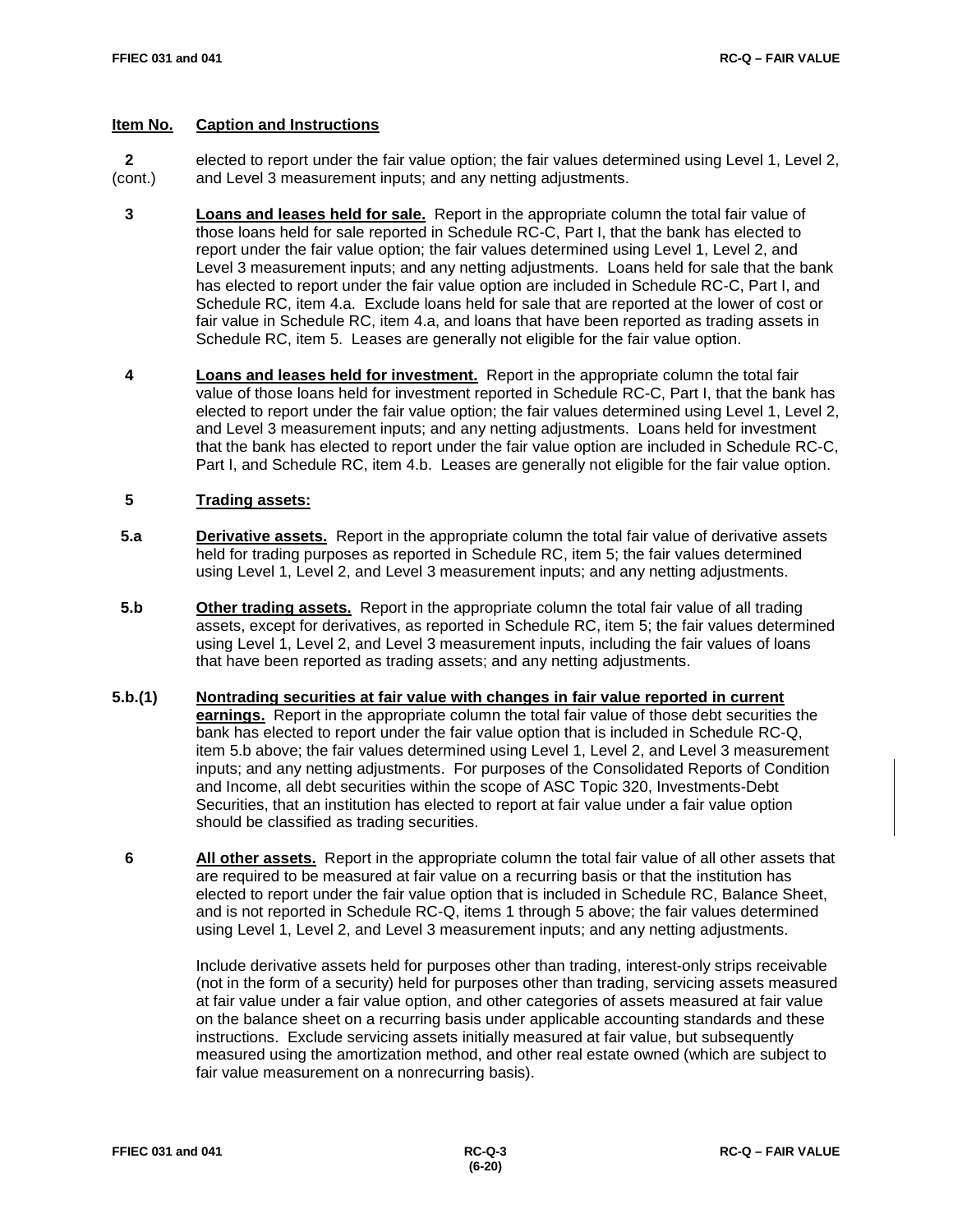## **Item No. Caption and Instructions**

- **7 Total assets measured at fair value on a recurring basis.** Report the sum of items 1 through 5.b plus item 6.
- **8 Deposits.** Report in the appropriate column the total fair value of those deposits reported in Schedule RC, items 13.a and 13.b, that the bank has elected to report under the fair value option; the fair values determined using Level 1, Level 2, and Level 3 measurement inputs; and any netting adjustments. Deposits withdrawable on demand (e.g., demand and savings deposits in domestic offices) are generally not eligible for the fair value option.
- **9 Federal funds purchased and securities sold under agreements to repurchase.** Report in the appropriate column the total fair value of those federal funds purchased and securities sold under agreements to repurchase reported in Schedule RC, items 14.a and 14.b, that the bank has elected to report under the fair value option; the fair values determined using Level 1, Level 2, and Level 3 measurement inputs; and any netting adjustments.

# **10 Trading liabilities:**

- **10.a Derivative liabilities.** Report in the appropriate column the total fair value of derivative liabilities held for trading purposes as reported in Schedule RC, item 15; the fair values determined using Level 1, Level 2, and Level 3 measurement inputs; and any netting adiustments.
- **10.b Other trading liabilities.** Report in the appropriate column the total fair value of trading liabilities, except for derivatives, as reported in Schedule RC, item 15; the fair values determined using Level 1, Level 2, and Level 3 measurement inputs; and any netting adjustments.
- **11 Other borrowed money.** Report in the appropriate column the total fair value of those Federal Home Loan Bank advances and other borrowings reported in Schedule RC, item 16, that the bank has elected to report under the fair value option; the fair values determined using Level 1, Level 2, and Level 3 measurement inputs; and any netting adjustments.
- **12 Subordinated notes and debentures.** Report in the appropriate column the total fair value of those subordinated notes and debentures (including mandatory convertible debt) reported in Schedule RC, item 19, that the bank has elected to report under the fair value option; the fair values determined using Level 1, Level 2, and Level 3 measurement inputs; and any netting adjustments.
- **13 All other liabilities.** Report in the appropriate column the total fair value of all other liabilities that are required to be measured at fair value on a recurring basis or that the institution has elected to report under the fair value option that is included in Schedule RC, Balance Sheet, and is not reported in Schedule RC-Q, items 8 through 12 above; the fair values determined using Level 1, Level 2, and Level 3 measurement inputs; and any netting adjustments.

Include derivative liabilities held for purposes other than trading, servicing liabilities measured at fair value under a fair value option, and other categories of liabilities measured at fair value on the balance sheet on a recurring basis under applicable accounting standards and these instructions. Exclude servicing liabilities initially measured at fair value, but subsequently measured using the amortization method (which are subject to fair value measurement on a nonrecurring basis).

 **14 Total liabilities measured at fair value on a recurring basis.** Report the sum of items 8 through 13.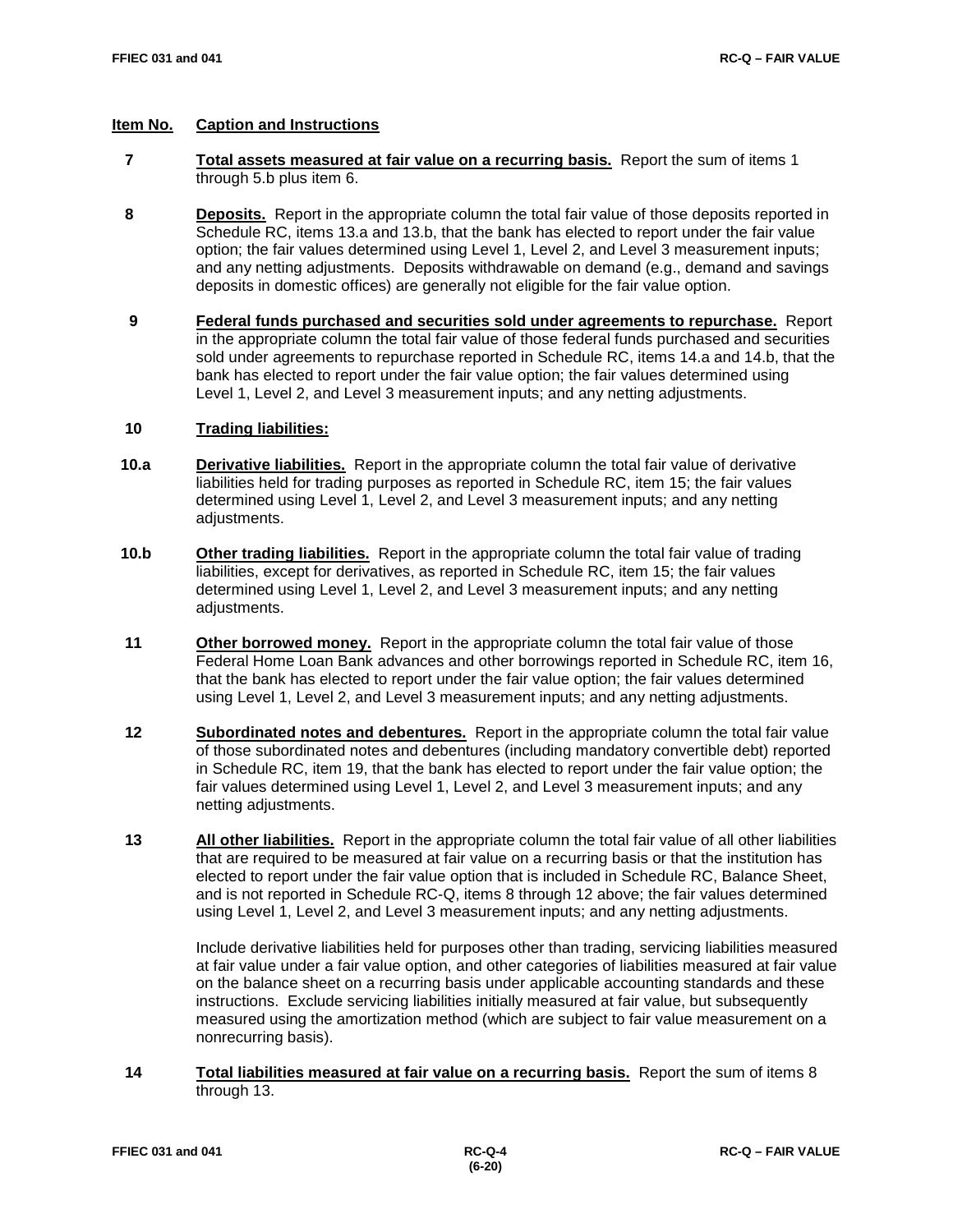#### **Memoranda**

#### **Item No. Caption and Instructions**

 **1 All other assets.** Disclose in Memorandum items 1.a through 1.f each component of all other assets, and the dollar amount of such component, that is greater than \$100,000 and exceeds 25 percent of the amount reported in Schedule RC-Q, item 6, column A. For each component of all other assets that exceeds this disclosure threshold for which a preprinted caption has not been provided in Memorandum items 1.a and 1.b, describe the component with a clear but concise caption in Memorandum items 1.c through 1.f. These descriptions should not exceed 50 characters in length (including spacing between words).

Preprinted captions have been provided for the following categories of all other assets:

- Memorandum item 1.a, "Mortgage servicing assets," and
- Memorandum item 1.b, "Nontrading derivative assets."
- **2 All other liabilities.** Disclose in Memorandum items 2.a through 2.f each component of all other liabilities, and the dollar amount of such component, that is greater than \$100,000 and exceeds 25 percent of the amount reported in Schedule RC-Q, item 13, column A. For each component of all other liabilities that exceeds this disclosure threshold for which a preprinted caption has not been provided in Memorandum items 2.a and 2.b, describe the component with a clear but concise caption in Memorandum items 2.c through 2.f. These descriptions should not exceed 50 characters in length (including spacing between words).

Preprinted captions have been provided for the following categories of all other liabilities:

- Memorandum item 2.a, "Loan commitments (not accounted for as derivatives)," and
- Memorandum item 2.b, "Nontrading derivative liabilities."

NOTE: Memorandum items 3 and 4 are to be completed by banks that have elected to measure loans included in Schedule RC-C, Part I, at fair value under a fair value option.

- **3 Loans measured at fair value.** Report in the appropriate subitem the total fair value of all loans measured at fair value under a fair value option and included in Schedule RC-C, regardless of whether the loans are held for sale or held for investment.
- **3.a Loans secured by real estate.** Report in the appropriate subitem the total fair value of loans secured by real estate included in Schedule RC-C, Part I, item 1, measured at fair value under a fair value option.
- **3.a.(1) Secured by 1-4 family residential properties.** Report the total fair value of all open-end and closed-end loans secured by 1-4 family residential properties (as defined for Schedule RC-C, Part I, item 1.c) included in Schedule RC-C, Part I, item 1, measured at fair value under a fair value option.
- **3.a.(2) All other loans secured by real estate.** Report the total fair value of all other loans secured by real estate (as defined for Schedule RC-C, Part I, items 1.a, 1.b, 1.d, and 1.e) included in Schedule RC-C, Part I, item 1, measured at fair value under a fair value option.
- **3.b Commercial and industrial loans.** On the FFIEC 041, report the total fair value of commercial and industrial loans included in Schedule RC-C, part I, item 4, measured at fair value under a fair value option. On the FFIEC 031, report the total fair value of commercial and industrial loans included in Schedule RC-C, part I, items 4.a and 4.b, measured at fair value under a fair value option.